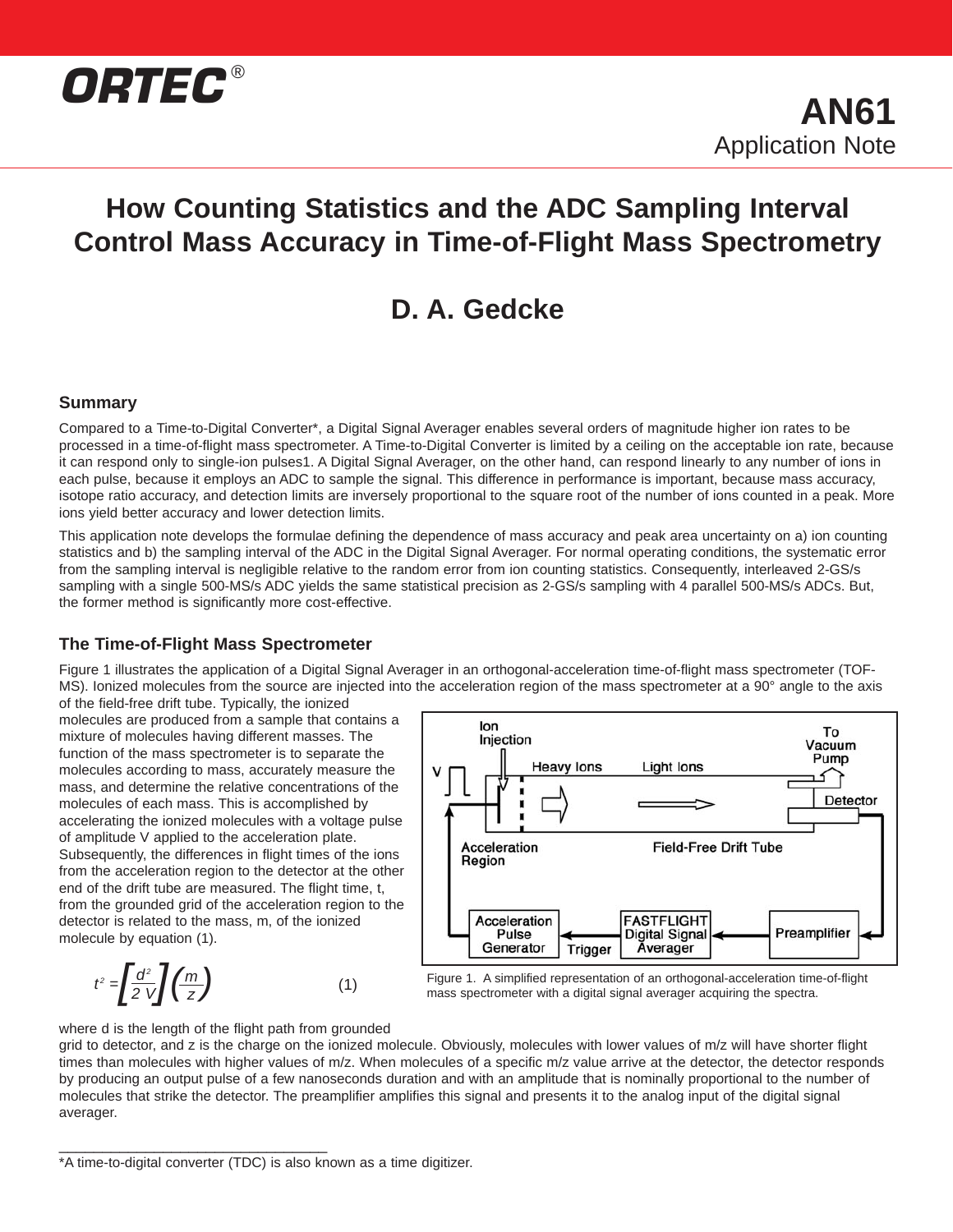The operation of the digital signal averager is depicted in Figure 2. The analog signal from the detector and preamplifier is fed to the input of an 8-bit sampling ADC. At regular intervals of  $T_s$  seconds, a sampling clock commands the ADC to take a brief sample of the analog input signal. The ADC converts this sample to a digital number proportional to the analog signal amplitude. The result is a stream of digital numbers flowing into the Summing Memory. This stream of numbers is a digital representation of the varying analog signal presented to the ADC input.

To maintain good stability, the ADC never stops sampling. Consequently, some means of synchronization with the acceleration pulse in the TOF-MS is required. The Control and Synchronization block performs that function. When the digital signal averager is ready to record a single scan of the flight times, the Control and Synchronization block sends a Trigger Output pulse to the Acceleration Pulse Generator in the TOF-MS. The leading edge of the Trigger Output pulse is precisely synchronized with a sampling command to the ADC. At the same time, the Summing Memory is



Figure 2. A simplified schematic of the FASTFLIGHT Digital Signal Averager.

told to start recording the stream of digital numbers from the ADC. This scan continues until the slowest ions have been detected. At the end of the scan the Summing Memory contains a digital record of the detector output signal as illustrated in Figure 3.

Because the resolving power is circa 7,000:1, the peaks corresponding to a specific m/z value appear to be narrow lines sitting on a flat background in Figure 3a. Each of these lines is typically composed of several peaks, as illustrated in Figure 3b by the magnified view of the line at 50,000 ns from Figure 3a. The dots in Figure 3b correspond to the ADC samples.

For a single scan, the number of ions counted in the smaller peaks is very low. As a result, the peaks are imprecisely defined, and the detection limits are high. To solve this problem, the scan is repeated a large number of times, with the results of each scan being added to the sum of the previous scans. If the scan length is 100 ms, 1000 scans can be implemented and summed in 0.1 seconds. This improves the precision and detection limits in proportion to the square root of the number of scans. If the data from the sum of a large number of scans is divided by the number of scans, the result is the average signal for one scan. This is why the instrument is called a signal averager.

At the end of the summing process, the resulting spectrum is transferred to the supporting computer for storage on a hard disk, while the next sum is being acquired. Because the digital signal averager performs the summing rapidly in its hardware memory, it can keep up with the fast data flow required to support a chromatograph as the source of the molecules. A chromatograph typically requires the TOF-MS to record summed spectra at 0.1-second intervals for as long as 30 minutes. Although the spectra are naturally acquired with flight time defining the x axis, equation (1) can be used to calibrate the horizontal axis in terms of m/z.

### **How the Sampling Interval Affects Mass Accuracy**

As depicted in Figure 3b, the shape of a peak in the time-of-flight spectrum is approximately Gaussian. The mathematical model for a Gaussian peak is expressed by equation (2):

$$
V(t) = \frac{A}{\sqrt{2 \pi \sigma^2}} e^{-(1-T)^2/2 \sigma^2}
$$
 (2)

where A is the area of the peak, T is the centroid of the peak, and σ is the standard deviation of the peak. For a Gaussian peak, the Full Width at Half Maximum height (FWHM) is related to s by

$$
FWHM = 2\sqrt{2 \ln(2)} \quad \sigma = 2.35 \quad \sigma \tag{3}
$$

The key question is, "How small a sampling interval is required to determine the position of the Gaussian peak to the desired accuracy?" A simple way to study this issue is to use all the samples across the peak to determine its centroid, or first moment. In other words, the centroid is computed from the discrete samples by equation (4):

$$
T_c = \frac{\sum_i V_i t_i}{\sum_i V_i} \tag{4}
$$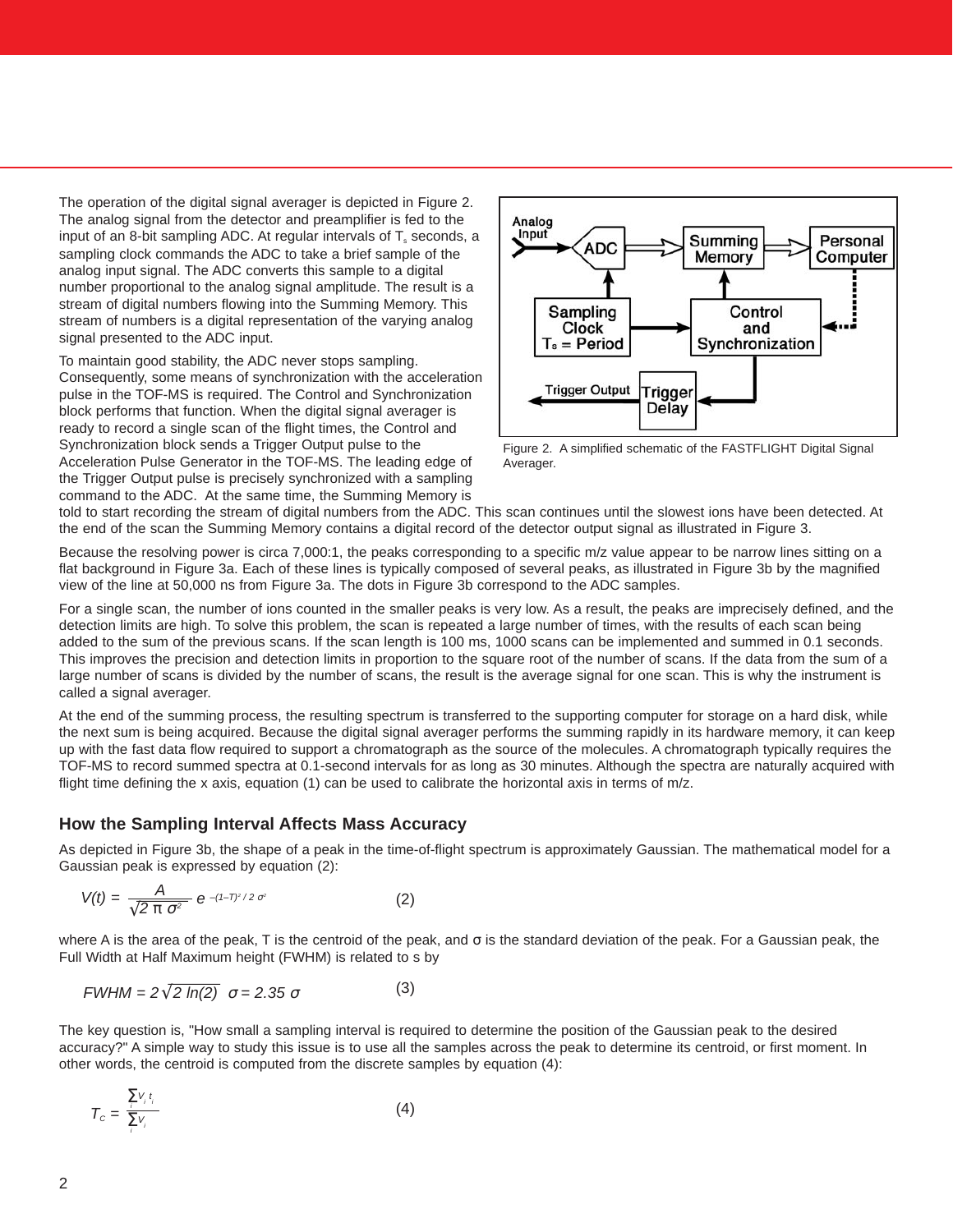# **AN61** Application Note

where  $t_c$  is the centroid or first moment of the sampled peak,  $t_i$  is the time coordinate of the  $i<sup>th</sup>$  sample on the peak, and  $V_i$  is the voltage amplitude measured at the i<sup>th</sup> sample.

At issue is the systematic error between the result for  $t_c$  from equation (4) and the true value, T, for the centroid in equation (2). Two simple examples clarify the source of the systematic error. Consider a Gaussian peak on which only two, widely-spaced samples have been taken. If the two samples are exactly symmetrically located with respect to the centroid of the peak, the answer from equation (4) will exactly match the value of T from equation (2). However, if the samples are asymmetrically located relative to the true centroid, equation (4) will yield an answer with a systematic error. Now consider 3, widely-spaced samples on that same peak, with equal distances between the central point and the two outside points. If the central point lies exactly on the centroid of the peak, the answer from equation (4) yields the correct value for T. But, if the central point is shifted away from the centroid, a systematic error will result from equation (4). When multiple points span the peak, these two examples imply that two cases give an exact answer: a) when a sample is centered on the centroid, and b) when the centroid is exactly half-way between two samples. As the situation slides from case a) to case b), ... a shift equal to  $T_s/2$ , ... the systematic error increases from zero to its maximum value, and then returns to zero.

An Excel spreadsheet was used to calculate the systematic error in the computed centroid for the Gaussian peak. The test was implemented for a wide range of sampling intervals. In each case the position of the samples relative to the peak centroid was shifted in 8 steps of  $T_s / 8$ , and the maximum difference between equation (4) and the true centroid was recorded as the maximum systematic error. The results are shown in Figure 4.

The horizontal axis in Figure 4 can be interpreted as the number of samples spanning the FWHM of the peak. The vertical axis defines the worst-case systematic error as a percent of the FWHM of the peak. Clearly, 1.27 samples across the FWHM is sufficient to render the systematic error less than 1% of the FWHM. Furthermore, the percent error plummets rapidly beyond the 1% point as the number of samples spanning the FWHM increases. In more practical terms, this means a sampling interval  $T_s = 2$  ns will provide a systematic error <1% for peak widths >2.6 ns.

The systematic error will typically be less than the maximum error in Figure 4. For a particular peak in the spectrum, the systematic error will always be the same, no matter how many ions are collected in the peak or how many times the measurement is repeated. It is a systematic bias in the estimated centroid,  $t_c$ , arising from the asymmetry of the sample locations relative to the true centroid of the peak, T.

The same test was applied to the computation of the area from the sampled data points on the Gaussian peak.

$$
A = T_s \sum_i v_i \tag{5}
$$



Figure 3. The record in the Summing Memory after completing one scan: a) the entire record, and b) a magnified view of the peaks at  $t \approx$ 50,000 ns. The dots mark the ADC samples. In this case, the interval between samples is  $T_s = 2$  ns. Continuous lines connect the dots to facilitate viewing.



Figure 4. The maximum systematic centroid error due to an asymmetric alignment of the sampling interval relative to the true centroid of the Gaussian peak.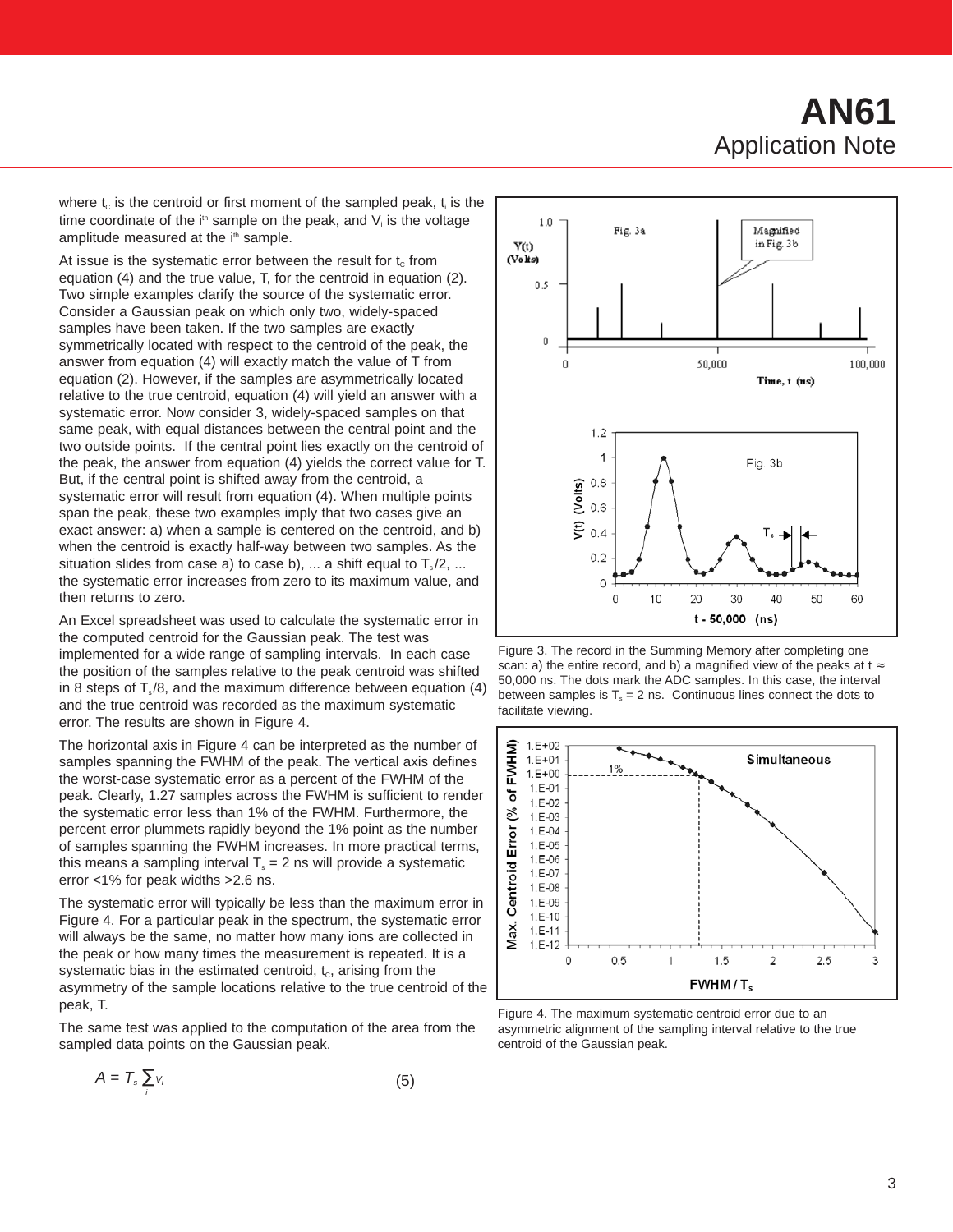Figure 5 shows the maximum systematic bias in the value obtained for A from equation (5) as defined in equation (6).

$$
Max. % Error = \pm \frac{A_{max} - A_{min}}{A_{max} + A_{min}} \times 100\% \tag{6}
$$

where  $A_{\text{max}}$  and  $A_{\text{min}}$  are the maximum and minimum values obtained for the area of the peak from the sampling points. Note that the error is less than 1% if the number of data points across the FWHM is greater than 1.23. The systematic bias in the area of a specific peak will typically be less than the maximum specified in Figure 5. Moreover, that bias will always be the same for the area of that peak, no matter how many ions are collected in the peak or how many times the measurement is repeated.

## **Confirmation from the Nyquist Theorem**

Oppenheim and Schafer have shown<sup>2</sup> that the original continuous analog signal can be reconstructed exactly from discrete digital samples by employing a universal interpolation function, provided the sampling frequency,  $1/T_s$ , exceeds twice the maximum



Figure 5. The systematic error in the estimated area caused by misalignment of the sampling interval relative to the centroid of the Gaussian peak.

frequency contained in the analog signal. This requirement on the sampling frequency is simply the Nyquist limit for avoiding aliasing of higher frequencies to a lower frequency.

The shape of the peaks in the analog signal can be represented in the time domain by the function

$$
V(t) = \frac{(\mathbf{a}t)^n \, \mathbf{e}^{-\mathbf{a}t}}{n! \, \mathbf{a}^n} \tag{7}
$$

where the parameter, a, scales the width on the time axis, while n adjusts the shape. This function approaches a Gaussian shape for very large values of n. The example for  $n = 40$  is illustrated in Figure 6. Note that the width at half maximum amplitude in units of "at" is 14.9. This means that the FWHM in units of time is

$$
FWHM = \frac{W_{1/2}}{a} = \frac{14.9}{a}
$$
 (8)

The function in equation (7) is convenient, because it has a simple Laplace Transform to describe the signal in the frequency domain<sup>3</sup>. In the complex frequency domain, the voltage as a function of frequency is described by v(iω) in equation (9).

$$
v(i\omega) = \frac{1}{a^{n+1} \left(1 + \frac{i\omega}{a}\right)^{n+1}}
$$
 (9) Figure 6. The equation (7).



Figure 6. The analog pulse shape in the time domain, from

where i is the square root of  $-1$ . The frequency,  $\omega$ , in radians per second, is related to the frequency, f, in cycles per second by

$$
\omega = 2 \pi f \tag{10}
$$

The power density as a function of frequency is defined by multiplying  $v(i\omega)$  by its complex conjugate,  $v^*(i\omega)$  to get

$$
v(i\omega) \quad v^* \left(i\omega\right) = \frac{1}{a^{2n+2} \left(1 + \frac{\omega^2}{a^2}\right)^{n+1}} \tag{11}
$$

The graph of equation (11) in Figure 7 plots the square of the amplitude of each frequency component comprising the peak.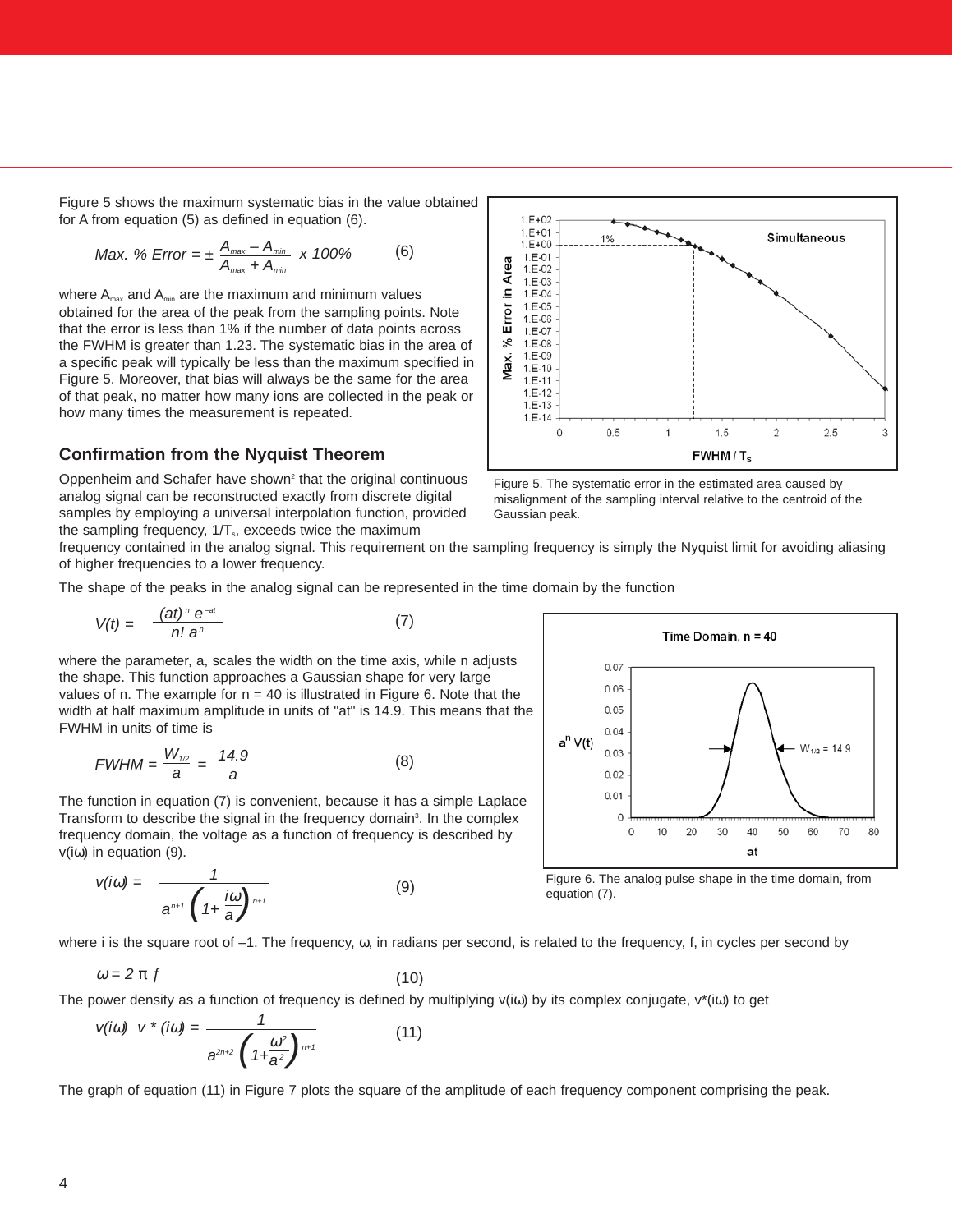The square root of the area under the curve in Figure 7 maps into the area under the peak in Figure 6 via the inverse Laplace Transform. If 0.99 of the area in Figure 6 is desired, that corresponds to  $0.99^2 = 0.98$  of the area in Figure 7. Thus the frequency limit that incorporates 98% of the area in Figure 7 is determined from

$$
\frac{\omega_{\text{ss}\text{s}}}{a} = 0.25\tag{12}
$$

To satisfy the Nyquist limit, the sampling frequency must be greater than twice the limit in equation (12).

$$
f_{s} \geq \frac{2\omega_{98\%}}{2\pi} = \frac{0.25\,\text{a}}{\pi} \tag{13}
$$

This guarantees that the errors from aliasing will be avoided on all but the 1% of the area in Figure 6 that corresponds to the highest frequencies. Substituting for "a" from equation (8), and noting that

$$
f_s = \frac{1}{T_s} \tag{14}
$$

leads to the requirement

$$
T_s \le 0.843 \text{ FWHM} \tag{15}
$$

or

$$
\frac{FWHM}{T_s} \ge 1.2\tag{16}
$$



Figure 7. The power density distribution versus frequency for the peak in Figure 6. Only 2% of the power is contained in frequencies exceeding  $\omega/a = 0.25$ .

The result in equation (16) is virtually identical to the limits derived by a completely different method in Figures 4 and 5. In order to limit the systematic error in peak position and area to <1%, the sampling interval must be small enough to have at least 1.2 to 1.27 samples covering a time interval equal to the FWHM of the peak.

### **The Random Error from Ion Counting Statistics**

Independent of the sampling process examined above, there is a random uncertainty in the analog signal before it is sampled by the ADC. This uncertainty is a result of the random generation of ions at the source. If the number of ions, N, in a peak is repeatedly measured, the number N will vary randomly about a central value from measurement to measurement.

If the ionized molecules detected in a specific peak are summed over a finite time period, t, the Poisson Distribution, P(N), describes the probability of detecting N ions<sup>4, 5, 6</sup> in that single measurement of duration, t.

$$
P(N) = \frac{\mu^N e^{-\mu}}{N!}
$$
 (17)

If the measurement is repeated a large number of times and the values of N are averaged, the average value of N approaches the mean of the distribution, µ, as the number of repeated measurements approaches infinity. Note that the Poisson Distribution has a standard deviation

$$
\sigma_{N} = \sqrt{\frac{\mu}{\mu}} \approx \sqrt{\frac{N}{N}}
$$
 (18)

Substituting N for  $\mu$  in equation (18) recognizes that the value of N from a single measurement is an adequately accurate estimate<sup>5</sup> of µ.

A more useful description of the precision of the measurement is obtained by multiplying the relative standard deviation, σN / N, by 100% to express the percent standard deviation as

$$
\sigma_{N} \mathcal{U} = \frac{\sigma_{N}}{N} \times 100\% = \frac{100\%}{\sqrt{N}}
$$
(19)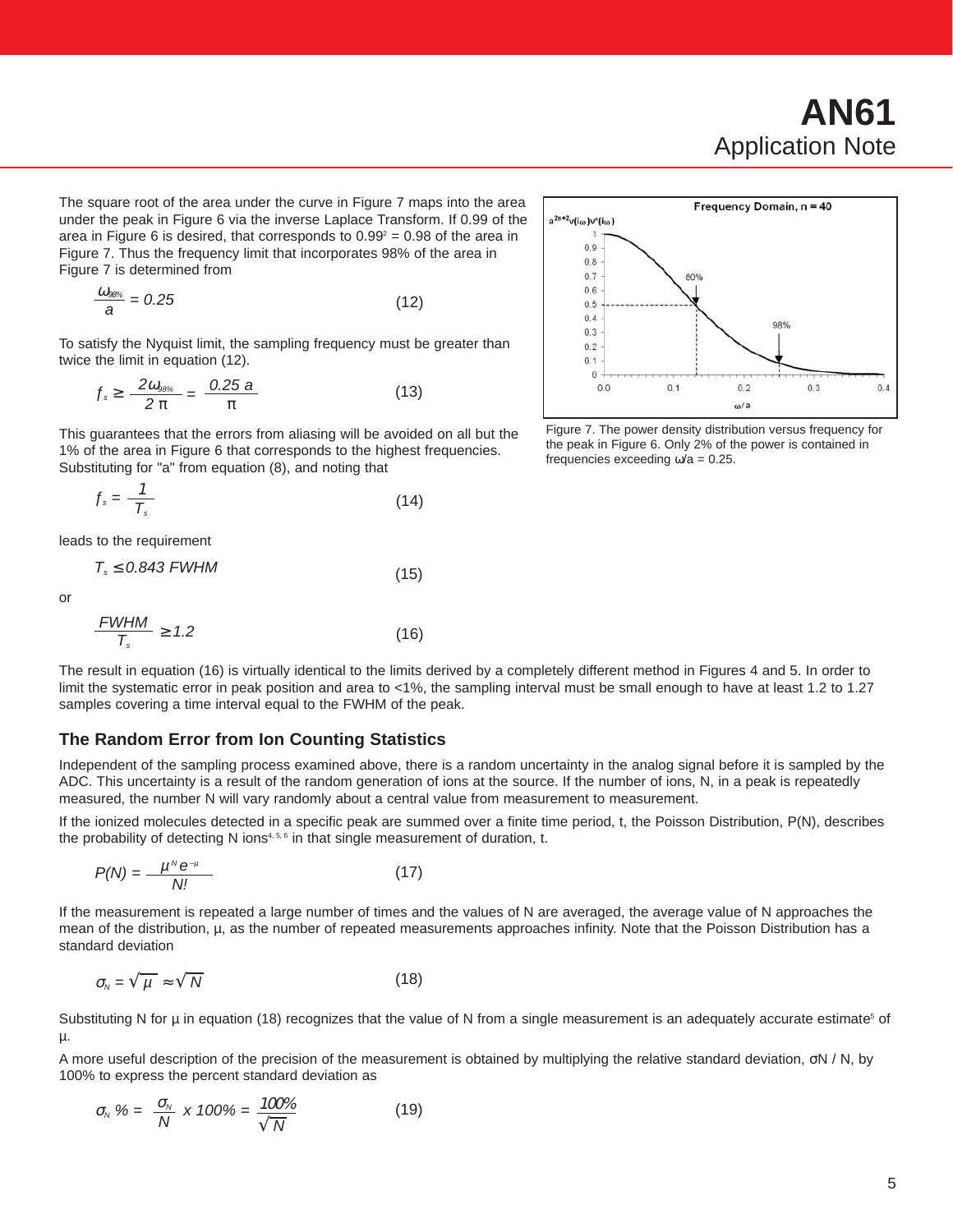Table 1 shows how the percent standard deviation improves as the counted number of events increases.

Clearly, a large number of events must be accumulated to achieve a random error lower than 1%.

## **The Random Error from Detector Gain Statistics**

Because a digital signal averager responds linearly to the amplitude of the analog signal, it is sensitive to the variance in the gain of the microchannel plate detector.

This variance is inherent in the analog signal before it is sampled by the ADC. Thus, it is independent of the sampling process. The area A within a peak in the time-of-flight spectrum is controlled by

$$
A = N G_d G_p \tag{20}
$$

where N is the number of ions detected,  $G_d$  is the gain of the microchannel plate detector, and  $G_p$  is the gain of the preamplifier. The variance in A can be calculated as<sup> $5, 6$ </sup>

$$
\sigma_A^2 = \left(\frac{\partial A}{\partial N}\right)^2 \sigma_N^2 + \left(\frac{\partial A}{\partial G_d}\right)^2 \sigma_{Gd}^2 + \left(\frac{\partial A}{\partial G_p}\right)^2 \sigma_{Gp}^2 \tag{21}
$$

$$
= (G_a \ G_p)^2 \ \sigma_N^2 + (N \ G_p)^2 \ \sigma_{Gd}^2 + (N \ G_d)^2 \ \sigma_{Gp}^2
$$

Dividing equation (21) by the square of equation (20) yields

$$
\left(\frac{\sigma_{A}}{A}\right)^{2} = \left(\frac{\sigma_{N}}{N}\right)^{2} + \left(\frac{\sigma_{Gal}}{G_{d}}\right)^{2} + \left(\frac{\sigma_{G_{D}}}{G_{p}}\right)^{2}
$$
\n(22)

Because the preamplifier has a stable gain and a high signal-to-noise ratio, the third term on the right in equation (22) is negligible compared to the other two. Consequently, it can be ignored. Using that fact and substituting from equation (18) simplifies equation (22) to

$$
\left(\frac{\sigma_{A}}{A}\right)^{2} = \left(\frac{1}{N}\right) + \left(\frac{\sigma_{\text{Gd}}}{G_{d}}\right)^{2}
$$
\n(23)

For a practical result, an evaluation of the last term in equation (23) is required. This can be accomplished by noting that the output pulse from the microchannel plate detector has an area equal to the charge in the pulse, q. If q is measured in terms of the number of electrons in the output pulse, then the gain of the detector is

$$
G_d = q \tag{24}
$$

In other words, each electron injected into the cathode of the detector produces q electrons at the output from the anode of the microchannel plate detector. To obtain a linear response, the microchannel plate is typically operated in its linear (unsaturated) mode when used with a digital signal averager. For a single electron injected at the cathode, the output charge, q, has a probability distribution given by7, 8

$$
P_{\eta}(q) = k e^{-kq} \tag{25}
$$

when operated in the linear mode. This distribution has a mean<sup>5</sup>

$$
q_{\text{mean}} = \int_{q=0}^{\infty} q \, P_{\text{t}}(q) dq = \frac{1}{k} \tag{26}
$$

which defines the constant k. The variance of the distribution is<sup>5</sup>

$$
\sigma_q^2 = \int_{q=0}^{\infty} q^2 P_q(q) dq = \frac{1}{k^2} = (q_{\text{mean}})^2
$$
 (27)

But, what is needed is the probability distribution for  $N_e$  electrons injected into the cathode. This can be derived by performing a convolution of the distribution from equation (25) with itself, where the convolution is of order N<sub>e</sub>. This convolution is most easily computed<sup>5</sup> by taking the Laplace transform of equation (25), which is<sup>3</sup>

| Table 1. $\sigma_{N}$ % for Selected Values of N. |                |  |
|---------------------------------------------------|----------------|--|
| N                                                 | $\sigma_{N}$ % |  |
|                                                   | 100.0%         |  |
| 100                                               | $10.0\%$       |  |
| 10.000                                            | $1.0\%$        |  |
| 1,000,000                                         | 0.1%           |  |
|                                                   |                |  |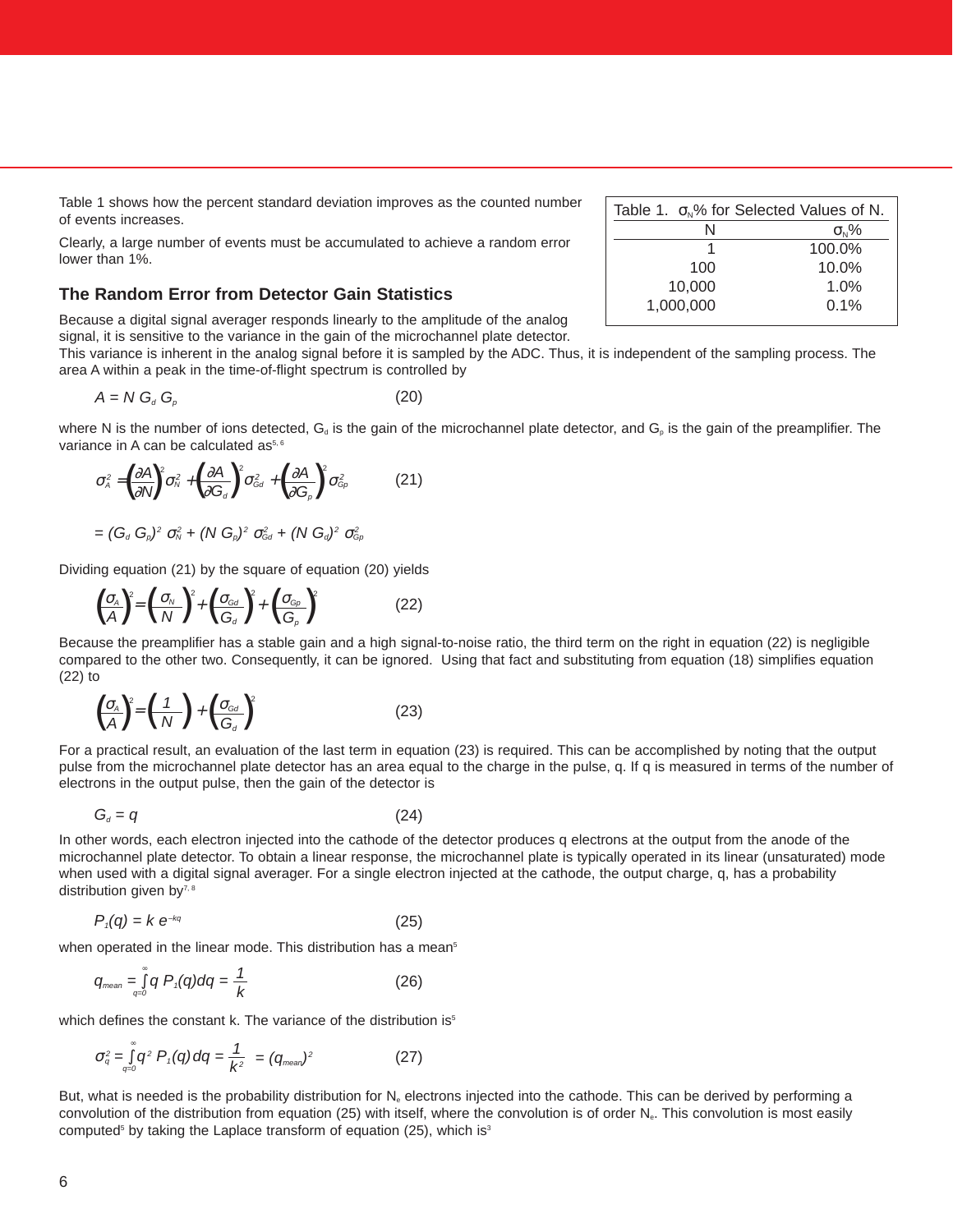$$
L\{P,(q)\} = \frac{k}{s+k} \tag{28}
$$

where s is the complex variable corresponding to 1/q. Now, the convolution of order  $N_e$  is simply

$$
(L\{P,(q)\})^{\text{Ne}} = \left(\frac{k}{s+k}\right)^{\text{Ne}} = L\{P_{\text{Ne}}(q)\} \tag{29}
$$

The inverse Laplace transform of the expression in equation (29) produces<sup>3</sup>

$$
P_{N_{\Theta}}(q) = \frac{k^{N_{\Theta}} q^{N_{\Theta}-1} e^{-kq}}{(N_{\Theta}-1)!}
$$
\n(30)

 $P_{Ne}(q)$  is the probability distribution for the total charge q in the output pulse from the microchannel plate detector when N<sub>e</sub> electrons have been collected by the cathode of the detector for a specific peak in the time-of-flight spectrum. The distribution has a mean

$$
Q_{\text{mean}} = \int_{q=0}^{\infty} q \ P_{\text{Ne}}(q) \, dq = \frac{N_e}{k} = N_e \ q_{\text{mean}}
$$
 (31)

and a variance

$$
\sigma_{\scriptscriptstyle{Q}}^2 = \int\limits_{q=0}^{\infty} q^2 \ P_{\scriptscriptstyle{N\!e}}(q) \, dq = \frac{N_e}{k^2} = N_e \ \sigma_q^2 = N_e \ q_{\scriptscriptstyle{mean}}^2 \quad (32)
$$

Equation (30) is illustrated in Figure 8 for  $N_e = 1$  and  $N_e = 9$ .

Equations (31) and (32) permit the last term in equation (23) to be written as

$$
\left(\frac{\sigma_{\text{Gd}}}{G_d}\right)^2 = \frac{\sigma_{\text{G}}^2}{Q_{\text{mean}}^2} = \frac{N_e}{(N_e} \frac{q_{\text{mean}}^2}{q_{\text{mean}}^2)^2} = \frac{1}{N_e}
$$
(33)

For more meaning, it is useful to express  $N_e$  in terms of the number of ions, N, collected by the detector cathode and the average number of electrons injected into the detector by each ion,  $n_{e}$ .

$$
N_e = N n_e \tag{34}
$$



Figure 8. The output charge distribution from a microchannel plate detector operated in the linear mode for  $N_e = 1$  electron and  $N_e = 9$  electrons injected at the cathode.

Substituting equations (33) and (34) into equation (23), taking the square root, and multiplying by 100% leads to the expression for the combined random error from ion counting and gain statistics in equation (35).

$$
\sigma_{A}\% = \frac{\sigma_{A}}{A} \times 100\%
$$
\n
$$
= \frac{\sqrt{1 + \left(\frac{1}{n_{e}}\right)\left(\frac{\sigma_{q}}{q_{\text{mean}}}\right)^{2}}}{\sqrt{N}} \times 100\%
$$
\n
$$
= \frac{\sqrt{1 + \left(\frac{1}{n_{e}}\right)}}{\sqrt{N}} \times 100\%
$$
\n(35)

Note that when the number of electrons per ion,  $n_e$ , becomes large compared to 1, the contribution from gain statistics becomes negligible, and only the uncertainty from ion counting statistics remains (see equation (19)). This is the best case. The worst case is when  $n_e = 1$ , and equation (35) produces a percent standard deviation that is 1.41 times the uncertainty from ion counting statistics alone.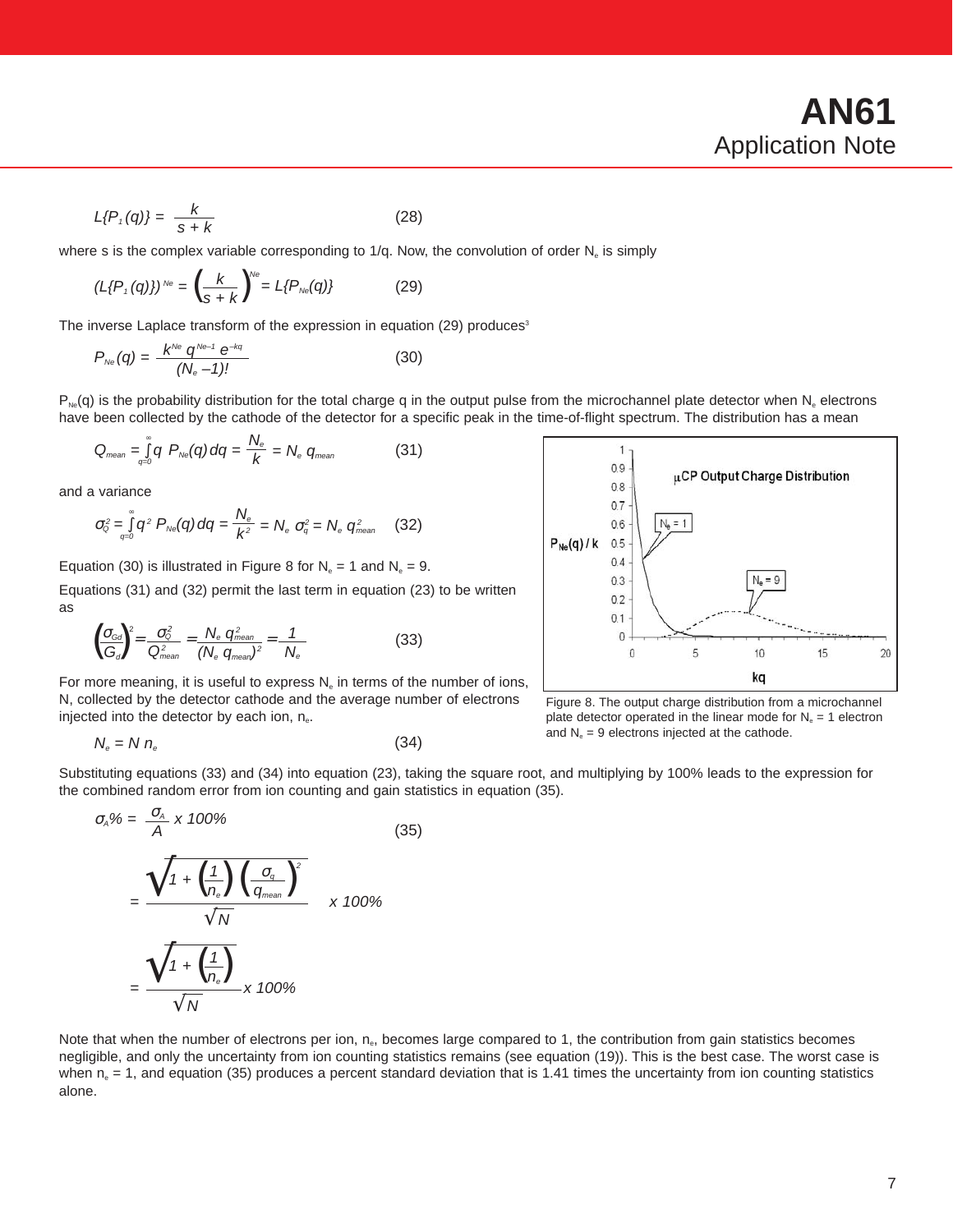Equation (35) is plotted in Figure 9 for  $n_e = 1$  and  $n_e = 100$ . Note that equation (35) and Figure 9 can be applied to the area of a single pulse from the detector, or to the area of a peak in the time-of-flight spectrum that has been acquired over a period of time.

## **The Importance of the Impulse Response**

The impulse response is the pulse produced in response to one ion arriving at the cathode of the detector. It is important because it can contribute to the width of the peak in the time-of-flight spectrum if its width is not small compared to the jitter in ion arrival times. It is also a useful concept for computing the random error in the peak centroid.

Figure 10 illustrates the impulse responses at different points in the system. Although these pulses actually have a negative polarity, they have been inverted and drawn as positive pulses in Figure 10 for ease of viewing. Additionally, the amplitudes have been artificially adjusted to the same value to facilitate comparisons of the pulse widths.

A single ion arriving at the cathode of the microchannel plate detector produces the typical pulse shape designated "µCP" in Figure 10. It has a rise time of 250 ps and a 350-ps FWHM. At the output of the preamplifier, this pulse has broadened to a 700-ps FWHM. The bandwidth limit in the input to the ADC in the digital signal averager broadens the FWHM further to about 1.0 ns. This final analog impulse response at the "ADC Input" includes the minor smearing effect of the sampling aperture,  $\Delta T_s$ , of the ADC. If this smearing is assigned to the analog impulse response it permits the sampling aperture to be treated as though it is infinitesimal, ... as has been done throughout this application note.

Due to imperfections in the ion optics of the time-of-flight mass spectrometer, all ions with the same value of m/z do not experience exactly the same flight time. The distribution of flight times is quasi-Gaussian, with a jitter defined by the standard deviation  $\sigma_{\text{ft}}$  for the distribution. This flight-time distribution is convolved with the impulse response at the ADC input to produce the shape of the peak sampled in the digital signal averager. For a peak that contains multiple ions, the width of the peak recorded in the spectrum can be characterized by the standard deviation,  $\sigma_{M}$ , as defined in equation (36).

$$
\sigma_{\scriptscriptstyle M} = \sqrt{\sigma_{\scriptscriptstyle \hat{n}}^2 + \sigma_{\scriptscriptstyle \hat{l}}^2} \tag{36}
$$

where  $\sigma_i$  is the standard deviation of the impulse response at the ADC input. If both the flight time distribution and the impulse response are approximately Gaussian in shape, the relationship between the FWHM, W, and the standard deviation,  $σ$ , is

$$
W = 2.35 \sigma \tag{37}
$$

Although not absolutely essential, this allows equation (36) to be cast in the convenient form

$$
W_{\scriptscriptstyle M} = \sqrt{W_{\scriptscriptstyle \hat{n}}^2 + W_{\scriptscriptstyle \hat{l}}^2} \tag{38}
$$

where  $W_M$ ,  $W_{\text{ft}}$ , and  $W_{\text{I}}$  are the FWHM values corresponding to  $\sigma_M$ ,  $\sigma_{\text{ft}}$ , and  $\sigma_{\text{I}}$ respectively. The existence of the impulse response broadens the peak in the spectrum. But this broadening will be less than 12% if  $\sigma_{\text{ft}}$  > 2  $\sigma_{\text{p}}$ . Table 2 demonstrates this principle for practical values.  $W_t$  is the FWHM jitter in the ion flight times,  $W_M$  is the FWHM of the peak actually recorded in the spectrum, and  $W<sub>i</sub>$  is the FWHM of the impulse response.



Figure 9. The percent random error in the area of a peak,  $\sigma_A\%$ , resulting from ion counting statistics and detector gain statistics. The two curves represent the worst and best cases, i.e.,  $n_e = 1$  electron and  $n_e = 100$  electrons injected into the detector by an ion. The graph also applies to  $\sigma$ <sub>c</sub>%, the random error in the peak centroid expressed as a percent of the standard deviation in the ion flight times.



Figure 10. Impulse responses at three points in the analog signal processing chain: the output of the microchannel plate detector (µCP), the preamplifier output, and the input to the sampling ADC in the digital signal averager. The pulse shapes are the response to a single ion striking the detector. The polarities have been inverted and the amplitudes adjusted to simplify the depiction.

| Table 2. Peak Broadening for $W_i = 1$ ns |            |                   |
|-------------------------------------------|------------|-------------------|
| $W_{\text{ft}}$ (ns)                      | $W_m$ (ns) | $W_{m}$ / $W_{m}$ |
| 1                                         | 1.41       | 1.41              |
| 2                                         | 2.24       | 1.12              |
| 3                                         | 3.16       | 1.05              |
| 4                                         | 4.12       | 1.03              |
| 5                                         | 5.10       | 1.02              |
| 6                                         | 6.08       | 1.01              |
|                                           |            |                   |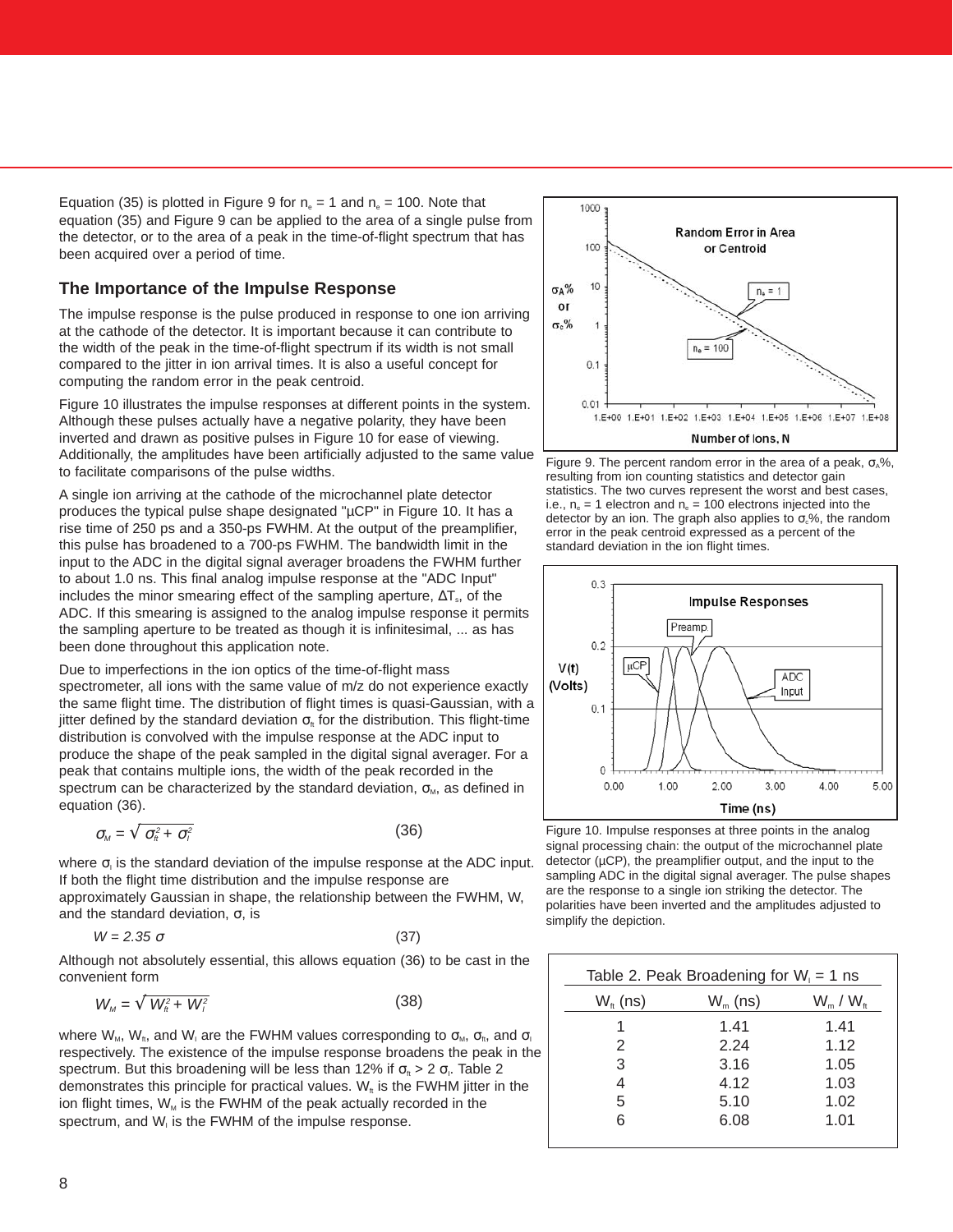### **The Random Error in the Centroid of the Peak**

Random fluctuations in a) the ion flight times, b) the number of ions and c) the detector gain also cause random fluctuations in the mean arrival time of the analog pulse before it is sampled by the ADC. The resulting random error in the centroid of the peak is independent of the sampling process. To develop the equations, consider the hypothetical situation where the impulse response of each ion can be recorded in a separate memory as that ion arrives. After N ions have been collected in a particular peak in the timeof-flight spectrum, the impulse response of each contributing ion can be examined to determine its area,  $\alpha_i$ , and centroid,  $t_{ci}$ . The centroid of the peak resulting from combining the impulse responses from the N ions is computed from

$$
t_c = \frac{1}{A} \sum_{i=1}^{N} \alpha_i \ t_{ci}
$$
 (39)

where the area of the resultant peak is

 $\lambda$ 

$$
A = \sum_{i=1}^{N} \alpha_i
$$
 (40)

The time distribution of the impulse response centroids, t<sub>ci</sub>, is a sampling of the ion flight-time distribution. This flight-time distribution has a variance defined by

$$
\sigma_{ti}^2 = \frac{1}{A} \sum_{i=1}^{N} \alpha_i (t_{ci} - t_c)^2
$$
 (41)

The statistical uncertainty in the computed value of the centroid,  $t_c$ , is caused by the statistical variance in the  $\alpha$ i in equations (39) and (40). The area, αi, is related to the number of ions causing the pulse by analogy with equation (20), i.e.,

$$
A = N Ga Gp
$$
\n
$$
\alpha i = n_i G_a G_p
$$
\n(20)\n(21)

where n<sub>i</sub> is the number of ions causing area α<sub>i</sub>. By definition, n<sub>i</sub> = 1, because α<sub>i</sub> is the area of the impulse response. But, n<sub>i</sub> will be carried through the development of the equations until it automatically disappears.

By analogy with equation (35), the standard deviation in  $\alpha$  is

$$
\sigma_{\alpha i} = \frac{\beta}{\sqrt{n_i}} \alpha_i \tag{43}
$$

where

$$
\beta = \sqrt{1 + \left(\frac{1}{n_{\rm e}}\right)}\tag{44}
$$

Using equation (42), equation (43) can be modified to

$$
\sigma_{\alpha}^{2} = \frac{\beta^{2} \alpha_{i}^{2}}{\left(\frac{\alpha_{i}}{G_{d} G_{\rho}}\right)} = G G_{\rho} \beta^{2} \alpha_{i}
$$
\n(45)

Moving back to equation (39), the variance in  $t_c$  is calculated from<sup>5, 6</sup>

$$
\sigma_{i\text{c}}^2 = \sum \left(\frac{\partial t_{\text{c}}}{\partial \alpha_i}\right)^2 \sigma_{\alpha i}^2 \tag{46}
$$

The partial derivative can be simplified to

$$
\frac{\partial t_{c}}{\partial \alpha_{i}} = \frac{t_{ci} \left(\sum_{i=1}^{N} \alpha_{i}\right) - \sum_{i=1}^{N} \alpha_{i} t_{ci}}{A^{2}} = \frac{t_{ci} - t_{c}}{A}
$$
(47)

Consequently, substituting equations (45) and (47) in (46) yields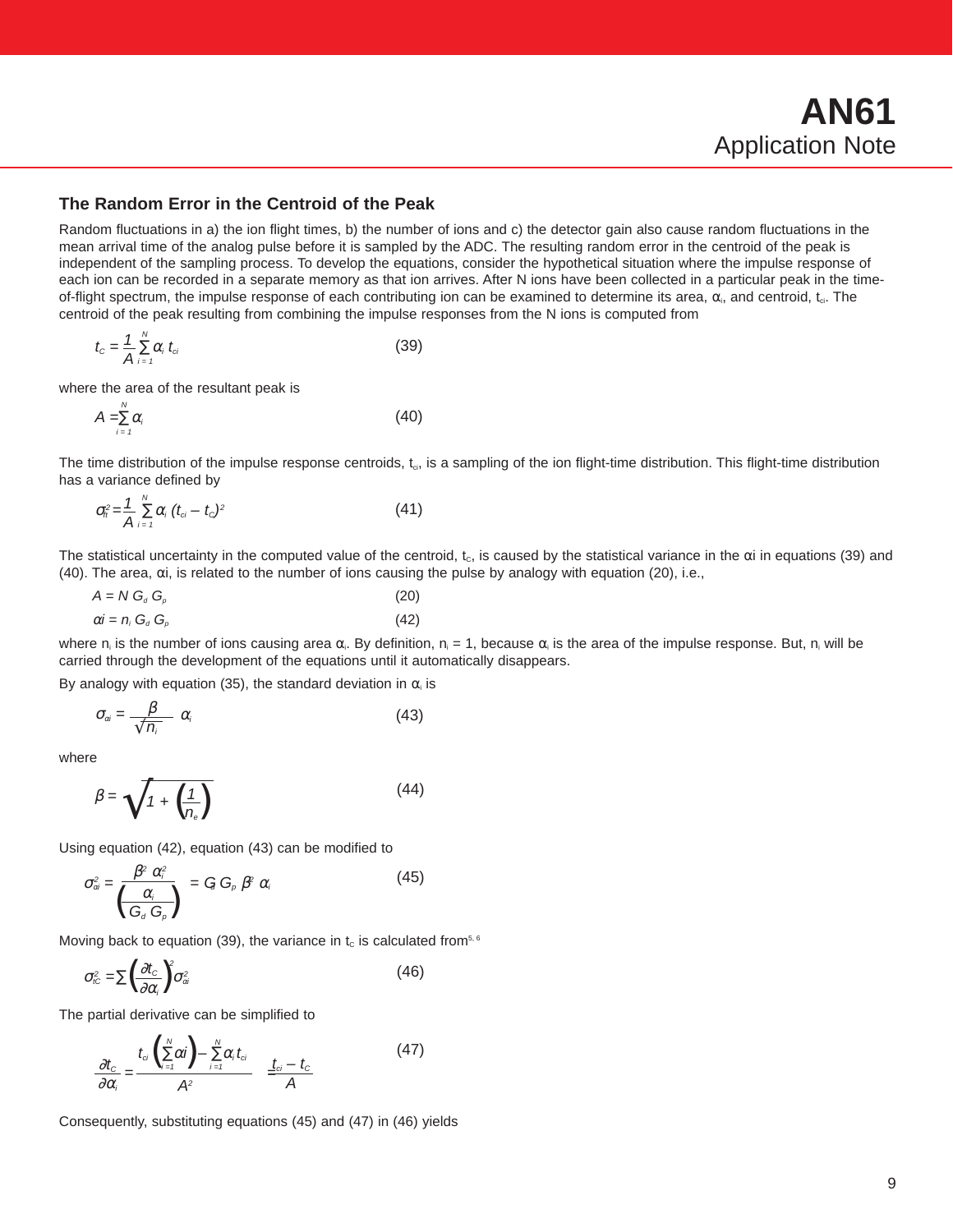$$
\sigma_{i\text{C}}^2 = \frac{G_a G_p \beta^2}{A} \sum_{i=1}^N \frac{\alpha_i (t_{ci} - t_{\text{C}})^2}{A} = \frac{G_a G_p \beta^2}{A} \sigma_{\text{n}}^2 \qquad (48)
$$

Substituting for A from equation (20) in equation (48), taking the square root, rearranging , and multiplying by 100%, leads to the simple answer

$$
\sigma_c\% = \frac{\sigma_{\text{nc}}}{\sigma_{\text{n}}} \times 100\% = \frac{\sqrt{1 + \left(\frac{1}{n_{\text{e}}}\right)}}{\sqrt{N}} \times 100\%
$$
\n(49)

Equation (49) expresses the random error in the peak position as a percent of the jitter in the ion flight time. Note that the right side of equation (49) is identical to the right side of equation (35). For that reason, Figure 9 applies to both percent random errors:  $σ<sub>a</sub>%$  for the peak area, and  $\sigma_0\%$  for the peak centroid. Note also that it requires more than 20,000 ions counted in the peak to reduce either random error below 1% if  $n_e = 1$ .

### **What is the Meaning of "Random" and "Systematic"?**

**Systematic Errors** are biases in the answer that remain the same, no matter how many times the measurement is repeated. Systematic errors can be eliminated by calibration with a reference standard. An example is the adjustment of the elevation angle of a cannon to hit a target that it has been systematically missing at a 2-km distance.

**Random Errors** occur when the answers vary unpredictably from measurement to measurement around some central value. An example is the scatter in the points of impact of the cannon balls around the target at a 2-km distance. Random errors can be reduced by repeating the measurement n times, and calculating the average. Although that tactic is not very useful in the cannon example, it is beneficial in many scientific measurements. If  $\sigma_1$  is the random error (standard deviation) in a single measurement, then the standard deviation in the average of n measurements is<sup>5, 6</sup>

$$
\sigma_n = \frac{\sigma_1}{\sqrt{N}} \tag{50}
$$

**The error resulting from asymmetric alignment of the sampling interval with respect to the centroid of the peak is a systematic error, i.e., a bias in the answer.** This systematic bias is independent of the random error. In other words, it remains constant for a specific peak, no matter how many ions are collected in the peak or how many times the measurement is repeated. However, if the systematic error is small compared to the random error, its magnitude will be obscured by the random error. If the measurement is averaged a sufficient number of times to make the random error negligible compared to the systematic error, the now-evident systematic error can be canceled by an appropriate calibration curve or look-up table.

**The fluctuations in a) the ion flight times, b) the number of ions detected, and c) the detector gain all contribute to the random error.** As equations (35) and (49) reveal, the random error can be reduced by increasing the number of electrons released at the detector cathode, increasing the number of ions in each pulse, or averaging more scans. The function of a signal averager is to reduce the random error or noise by averaging a large number of repetitive measurements, so that the systematic shape of the signal can be extracted from the noise. For the system illustrated in Figure 1, this averaging takes place in both the analog and digital electronics. Analog averaging is achieved in the detector by summing the responses from N ions and n<sub>e</sub> electrons in a single pulse. Digital averaging is achieved in the digital signal averager by summing a large number of records in the memory to form each reported spectrum.

## **Which Error Dominates?**

It is informative to separate the operation of the TOF-MS into two domains: one where the random error from ion and gain statistics dominates, and the other where the systematic sampling error dominates. This can be achieved by choosing a value for the sampling interval, T<sub>s</sub>, noting the systematic sampling error, and finding the number of ions, N, that produces a random error equal to the sampling error. Successive pairs of values are plotted as N versus T<sub>s</sub>. The line on the resulting graph represents the approximate boundary between the domain where the random error from ion and gain statistics dominates, and the domain where the systematic sampling error dominates. Figure 11 shows the results for combining the data from Figures 4 and 9 for the centroid, while Figure 12 illustrates the results of combining Figures 5 and 9 for the area.

Note that the parameter on the horizontal axis has been inverted from "FWHM /  $T_s$ " to "T<sub>s</sub> / FWHM" in order to define the dominance domains. Also, the data for  $\sigma_c$ % from Figure 9 has been divided by 2.35 for an approximate conversion to a percent of the FWHM, ...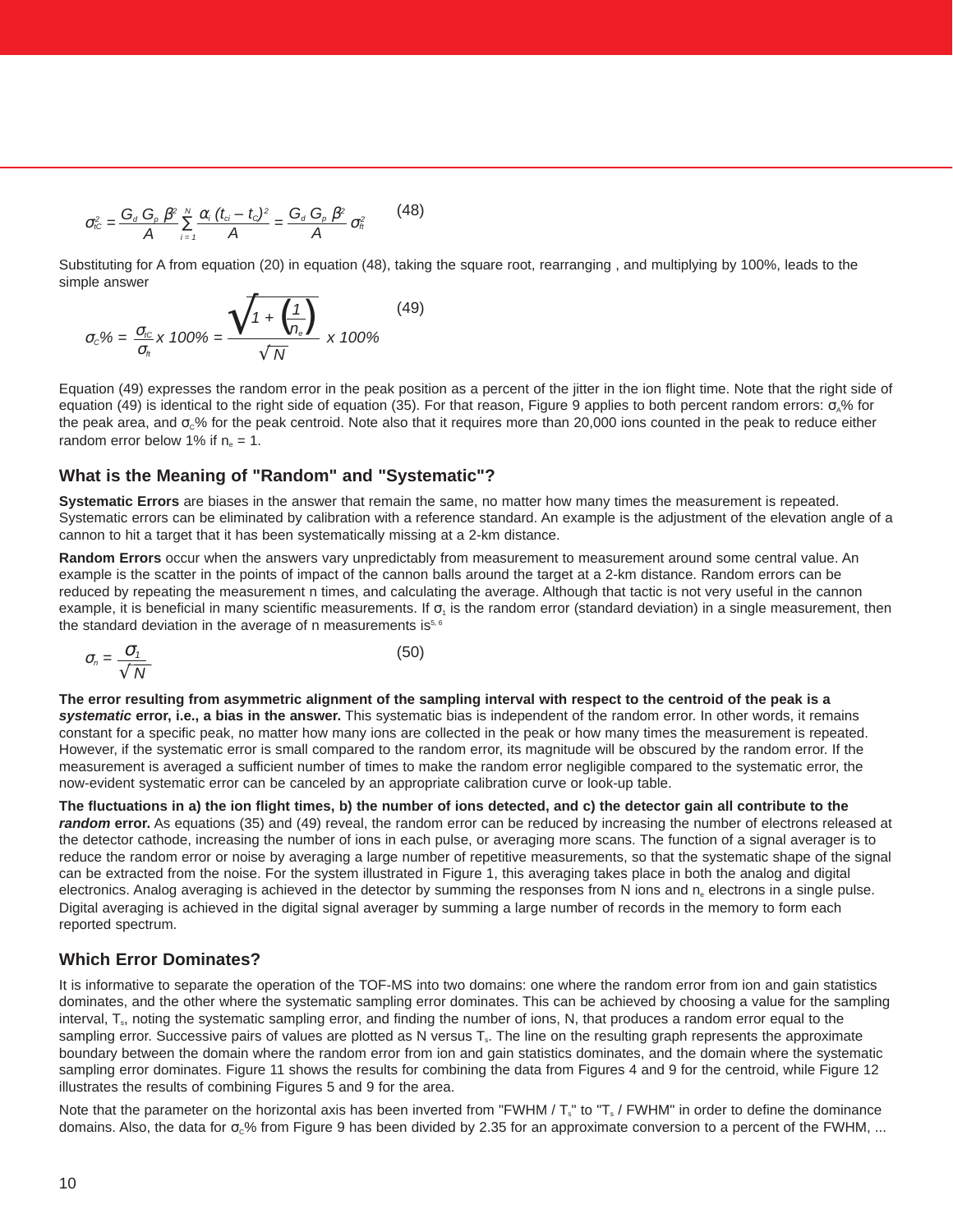# **AN61** Application Note

with the further presumption that the impulse response broadens the peak by a negligible amount. These approximations are adequate for the definition of the fuzzy boundary between the two domains.

The normal operating range of a digital signal averager in a TOF-MS is mapped in the gray rectangle found in the lower left corner of both graphs. The maximum limit on the horizontal axis comes from the 1% limit defined in Figures 4 through 7, i.e.,  $T_s$  / FWHM  $\approx$  1/1.3 = 0.77. The left limit is based on  $T_s$  = 0.5 ns and FWHM = 10 ns. The lower and upper limits of the rectangle on the vertical axis are 1 and  $10<sup>7</sup>$  ions, respectively. The latter is a rather aggressive limit for the number of ions accumulated in a single peak when the TOF-MS is fed by a chromatograph. It requires 1,000 ions in the peak per acceleration pulse at a 10-kHz repetition rate for 1 second.

It is obvious from Figures 11 and 12 that the random error from ion and gain statistics is the dominant error over the vast majority of the operating range of a TOF-MS. The exception is the small upper right corner of the gray rectangle. In the Centroid graph, the curved boundary for this corner corresponds to the random and systematic errors simultaneously transitioning from 0.7% of the FWHM to 0.02% of the FWHM. If the spectrometer is discovered to be operating in this corner, simply decreasing the sampling interval by a factor of two will render the systematic sampling error negligible compared to the random error from ion and gain statistics.

## **Interleaving for Higher Sampling Rates**

At the time this application note was written, the maximum sampling rate for readily-available, 8-bit, flash ADCs was 500 MS/s. This corresponds to a minimum sampling interval,  $T_s = 2$  ns. Peak widths in a TOF-MS typically range from 3 to 10 ns. Although, 2-ns sampling has already been shown to extract all the valuable information on peak position and area, it is easier to visualize the shape of the narrowest peaks if the sampling frequency is increased to 2 GS/s. There are two ways to achieve 2-GS/s sampling with a 500-MS/s ADC. Method I uses a single ADC with programmed offsets of the trigger delay<sup>9</sup>. Method II employs four ADCs operating in parallel from a common sampling clock, with the clock shifted by 0.5-ns increments for sampling each of the four ADCs. The two methods are compared and contrasted below.

#### **Method I: Single ADC with Programmed Trigger Offsets**

This method uses the scheme depicted in Figure 2 to achieve the interleaving illustrated in Figure 13. It uses four scans to acquire one interleaved record. Each scan is synchronized with its own acceleration pulse<sup>9</sup>. The averager memory is divided into four separate memories. Each scan samples at 2-ns intervals. During the first scan, the samples denoted by the solid squares in Figure 13 (Series 1) are acquired in Memory 1. For the second scan, the Trigger Delay is reduced by 0.5 ns, and the samples represented by the + signs (Series 2) are stored in Memory 2. On the third scan, the Trigger Delay is decreased by another 0.5 ns, and the samples depicted by the circles (Series 3) are collected in Memory 3. For the fourth scan, the Trigger Delay is lowered by another 0.5 ns, and the samples marked with an x (Series 4) are saved in Memory 4. On the fifth scan the Trigger Delay is increased by 1.5 ns (back to its original value), and the cycle of four scans is repeated with the new samples being added to the previous samples in the respective memories. This process continues until the desired number of records has been summed. At the end of the acquisition, the four memories are read, and the data are interleaved to form the spectrum illustrated in Figure 13.











Figure 13. An illustration of interleaved sampling with a 500- MS/s ADC to achieve 2-GS/s sampling.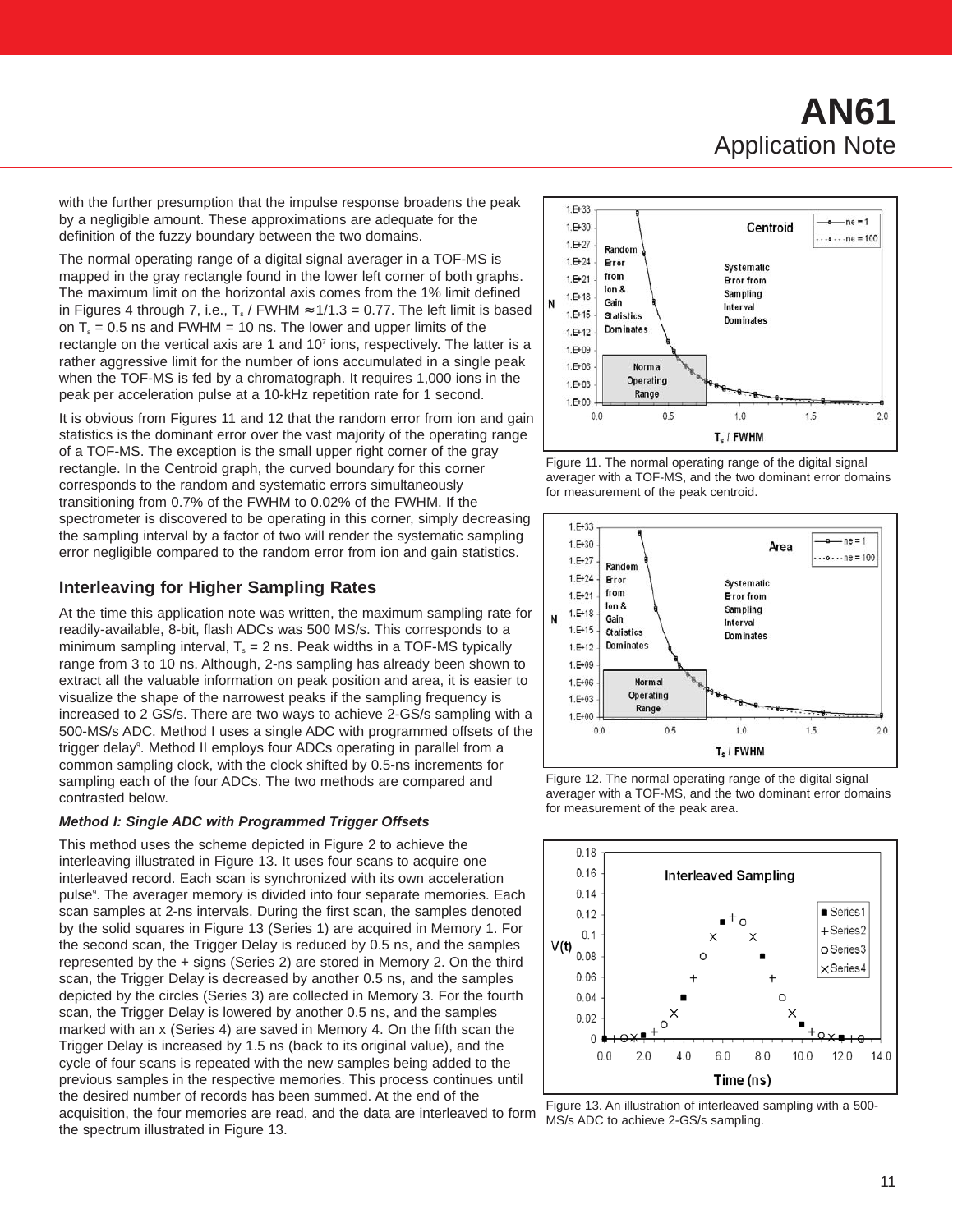#### **Method II: Four ADCs with Clock Offsets**

This scheme essentially uses four digital signal averagers, all operating in parallel from the same sampling clock, and all using the same trigger. Each ADC takes samples at 2-ns intervals. The analog signal is applied simultaneously to all four inputs. The sampling clock is fed to ADC 1 with zero delay, and that digital signal averager collects the samples marked by the solid squares in Figure 13 (Series 1). The sampling clock is delayed by 0.5 ns before it is applied to ADC 2, and that ADC acquires the samples depicted with + signs (Series 2). Next, the clock is delayed by an additional 0.5 ns before being applied to ADC 3, and that ADC records the samples labeled with a circle (Series 3). Finally, the sampling clock is delayed by yet another 0.5 ns before strobing ADC 4 to accumulate the samples marked with an x (Series 4). Each input sums the desired number of records. At the end of the process, the four memories are read, and the data are interleaved to yield the complete spectrum as illustrated in Figure 13.

Because Method II requires a four-fold duplication of the basic digital signal averager, the cost of Method II is 3 to 4 times the cost of Method I. Method II has another drawback. It is essentially impossible to exactly match the dc offsets, gains, and bit boundaries of the four ADCs. The result is a choppy pattern superimposed on the amplitudes. In principle, one can write a program to map the codes from ADCs 2, 3, and 4 to match the code from ADC 1. But, this mapping must be performed on the entire record at the end of each scan. As a result, Method II spends more than 90% of the available time mapping the code corrections. This leaves less than 10% of the time for data acquisition.

Method II does have the advantage of being able to acquire a single interleaved record in one scan, whereas Method I requires four scans. However, the percent random error from ion and gain statistics is so large that a single scan is never enough in time-of-flight mass spectrometry. A large number of scans must be summed to achieve an acceptable random error.

How do Methods I and II compare with respect to precision? That question is answered in the next two sections.

#### **Random Error: Method I vs. Method II**

 $\sqrt{\mathsf{N}_1}$ 

As Figures 11 and 12 demonstrate, the dominant error is virtually always the random error from ion and gain statistics. Therefore, that source of error is the most important to compare between the two methods. The random error is inherent in the analog signal before sampling by the ADC, and is independent of the sampling process.

**Method I:** Consider a single scan during which N<sub>1</sub> ions are collected in a specific peak. Equations (35), (44), and (49) define the percent random errors in the centroid and area of the peak as

$$
\sigma_c \%_{\parallel_{t}} = \frac{\beta}{\sqrt{N_t}} \times 100\%
$$
\n(51)

 $\sigma_{A} \%|_{11} = \frac{\beta}{\sqrt{2}} \times 100\%$  (52)

Where the vertical line with an "I1" subscript means that result is specific to Method I with one scan completed. But, it takes 4 scans to form a complete, interleaved record with 0.5-ns sampling intervals. Each of the 4 scans contains 
$$
N_1
$$
 ions in the peak. When the 4 scans are combined to form the interleaved record, the total number of ions incorporated in the peak is 4 N<sub>1</sub>, and the random errors become

$$
\sigma_c \%_{|A} = \frac{\beta}{\sqrt{4N_t}} \times 100\%
$$
\n(53)

$$
\sigma_{A} \%_{|A} = \frac{\beta}{\sqrt{4N_{\tau}}} \times 100\%
$$
 (54)

The subscripts on the vertical lines in equations (53) and (54) imply "Method I with 4 scans".

**Method II:** It takes only one scan with the four ADCs to form one complete record. At the end of this scan the peak will contain N<sub>1</sub> ions, and the random errors are

$$
\sigma_c\%_{\parallel_{H4}} = \frac{\beta}{\sqrt{N_\tau}} \times 100\%
$$
\n(55)

$$
\sigma_{A} \%_{\parallel_{H4}} = \frac{\beta}{\sqrt{N_{1}}} \times 100\%
$$
 (56)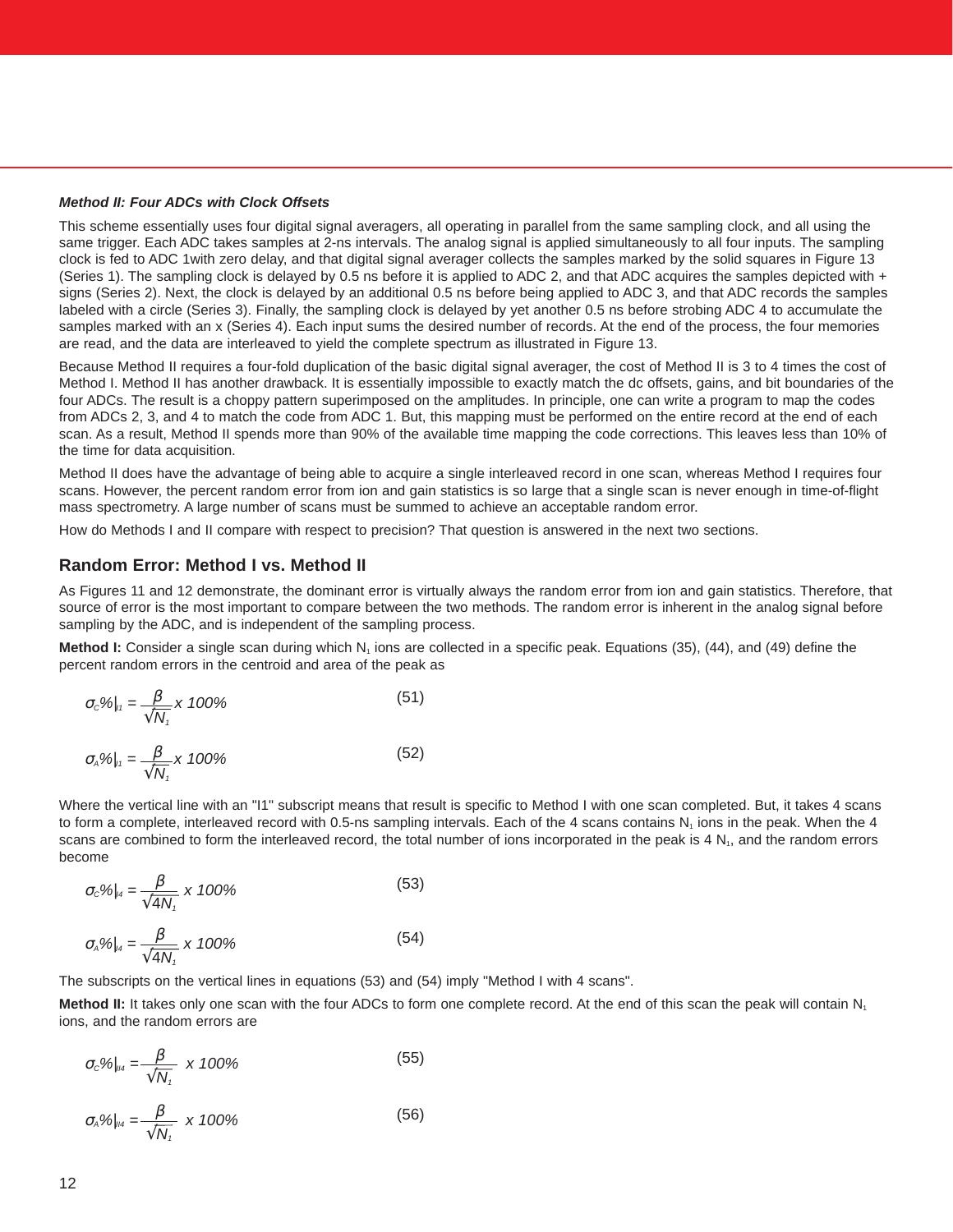where the subscripts on the vertical lines designate "Method II with 1 scan". Clearly, it is going to require 4 scans with Method II to equal the random errors inherent in one complete record from Method I. The random errors for 4 scans with Method II are

$$
\sigma_c \%_{\|_{H^4}} = \frac{\beta}{\sqrt{4N_\tau}} \times 100\%
$$
 (57)

$$
\sigma_{A} \%_{\|_{H4}} = \frac{\beta}{\sqrt{4N_{t}}} \times 100\%
$$
 (58)

Equations (57) and (58) exactly match equations (53) and (54).

**CONCLUSION:** The same number of scans is required with Method I and Method II to achieve the same random errors in the centroid and the area of the peak. Neither method has an advantage with respect to the number of scans.

#### **Systematic Sampling Error: Method I vs. Method II**

To examine the systematic bias arising from an asymmetric alignment of the sampling interval with respect to the true centroid of the peak, T, the random error must be made negligible so that it does not obscure the systematic peak shape. The task is to find the sampled centroid,  $t_c$ , and determine its systematic deviation from the true centroid, T (see equations (2), (3) and (4)). Consider a welldefined peak that will ultimately be reconstructed from 4n sequentially ordered samples that produce a set of sampled voltages, V<sub>i</sub>, corresponding to the sampling times, t. The segment of area from the peak estimated by each sample is given by

$$
a_i = T_s \ V_i \tag{59}
$$

The total area of the peak is calculated from

$$
A = a_1 + a_2 + a_3 + a_4 + a_5 + \dots + a_{4n-3} + a_{4n-2} + a_{4n-1} + a_{4n} = \sum_{i=1}^{4n} a_i
$$
 (60)

and the sampled centroid is computed from

$$
t_c = \frac{1}{\mathsf{A}} \sum_{i=1}^{4n} a_i \ t_i \tag{61}
$$

As developed earlier, Figure 4 shows the maximum systematic deviation of  $t_c$  from the true value of the peak's centroid, T, as a function of FWHM / T<sub>s</sub>. Additionally, Figure 5 graphs the maximum systematic deviation of A as a function of FWHM / T<sub>s</sub>. Now modify the process to fit Methods I and II .

#### **Method I**

Method I acquires the samples in four separate scans. Samples  $a_1$ ,  $a_5$ ,  $a_9$ ,  $\dots$ ,  $a_{4n-3}$  are collected in Memory 1 during the first scan, samples  $a_2$ ,  $a_6$ ,  $a_{10}$ , ....,  $a_{4n-2}$  are stored in Memory 2 during the second scan, samples  $a_3$ ,  $a_7$ ,  $a_{11}$ , ....,  $a_{4n-1}$  are saved in Memory 3 during the third scan, and samples  $a_4$ ,  $a_8$ ,  $a_{12}$ , ....,  $a_{4n}$  are deposited in Memory 4 during the fourth scan.

After the four scans have been completed, the areas from each of the four memories can be extracted as  $A_1$ ,  $A_2$ ,  $A_3$ , and  $A_4$ , corresponding to memories 1, 2, 3, and 4. The results are

$$
A_{1} = a_{1} + a_{5} + a_{9} + \dots + a_{4n-3} = \sum_{j=1}^{n} a_{4j-3}
$$
 (62a)  
\n
$$
A_{2} = a_{2} + a_{6} + a_{10} + \dots + a_{4n-2} = \sum_{j=1}^{n} a_{4j-2}
$$
 (62b)  
\n
$$
A_{3} = a_{3} + a_{7} + a_{11} + \dots + a_{4n-1} = \sum_{j=1}^{n} a_{4j-1}
$$
 (62c)  
\n
$$
A_{4} = a_{4} + a_{8} + a_{12} + \dots + a_{4n} = \sum_{j=1}^{n} a_{4j}
$$
 (62d)

Similarly, the centroid of the peak is extracted from each of the four memories according to

 $j = 1$ 

$$
t_{ci} = \frac{1}{A_i} \sum_{j=1}^{n} a_{4j-3} t_{4j-3}
$$
 (63a)

$$
t_{\rm cz} = \frac{1}{A_2} \sum_{j=1}^{n} a_{4j-2} t_{4j-2}
$$
 (63b)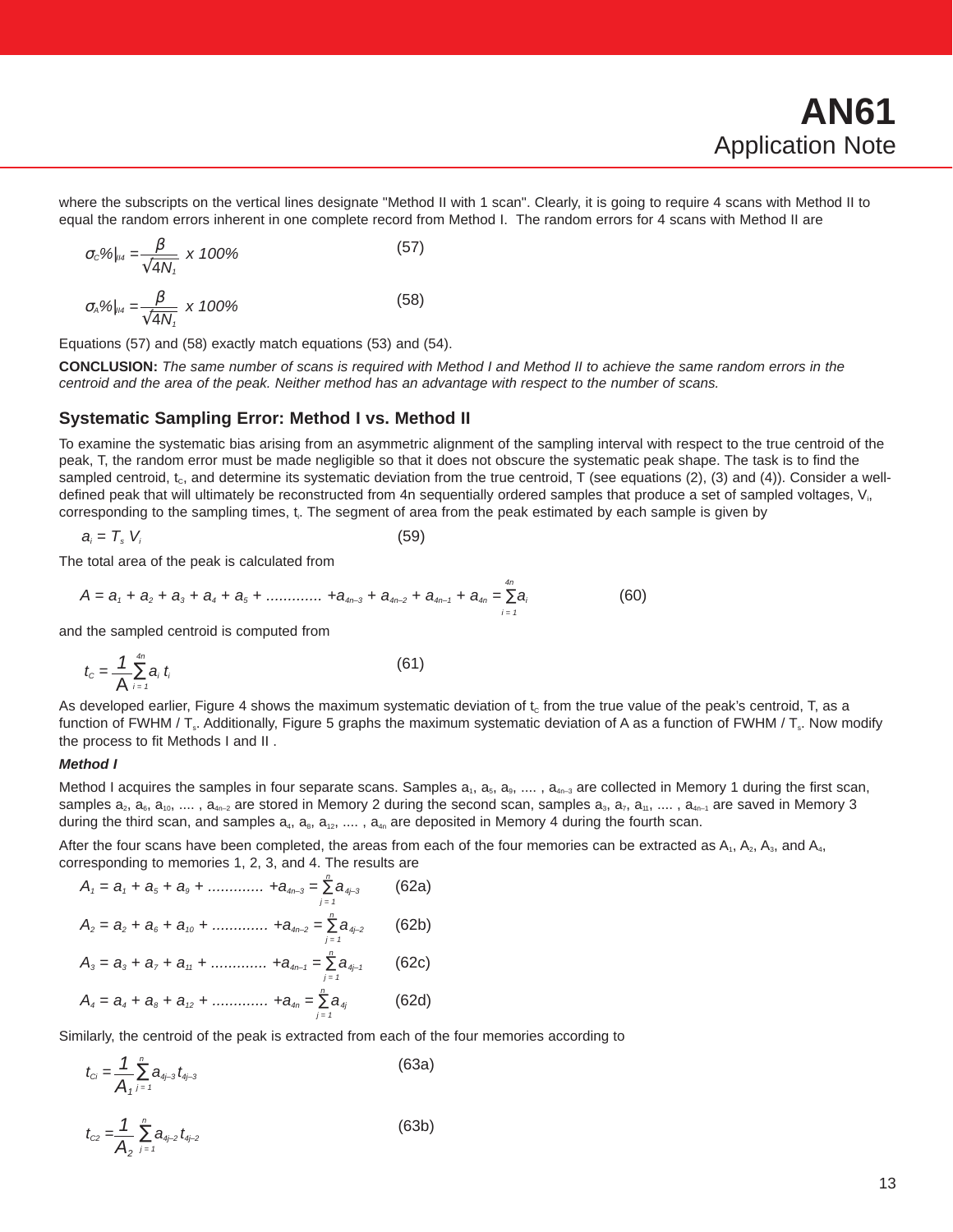$$
t_{c3} = \frac{1}{A_3} \sum_{j=1}^{n} a_{4j-1} t_{4j-1}
$$
 (63c)

$$
t_{c4} = \frac{1}{A_4} \sum_{j=1}^{n} a_{4j} t_{4j}
$$
 (63d)

The areas and centroids from the four memories are combined via equations (64) and (65) to get the grand area, A, and the grand centroid,  $t_c$ .

$$
A = A_1 + A_2 + A_3 + A_4 \tag{64}
$$

$$
t_c = \frac{1}{A} (A_t \ t_{c1} + A_2 \ t_{c2} + A_3 \ t_{c3} + A_4 \ t_{c4})
$$
 (65)

The task is to determine the extent to which  $t_c$  from equation (65a) systematically deviates from the true centroid, T, if the sampling interval is not symmetric about the true centroid. Similarly, the systematic deviation of A from equation (64a) is sought when symmetry is not fulfilled. The maximum systematic errors in the centroid and the area were determined using the same Excel spreadsheet process that was used for Figures 4 and 5, except the steps outlined in equations (62) through (65) were employed, instead of calculating A and  $t_c$  directly from one grand set of samples. The results are displayed in Figures 14 and 15. These two figures show the maximum systematic sampling errors for interleaving 4 scans, each having sampling intervals of  $4T_s$ , to form one record with a sampling interval,  $T_s$ .

Note that Figures 14 and 15 are identical to Figures 4 and 5. Interleaved sampling produces the same systematic sampling error as simultaneous sampling. Although this may seem surprising, it should not be. Aeronautical and Automotive Engineers commonly use the principle that the center of gravity of an assembly of parts can be calculated from the centers of gravity of its component parts.

A mathematical analysis produces a more rigorous explanation. The terms in equations (64a) and (65a) for calculating the grand area and the grand centroid from the areas and centroids of each individual group can be simply rearranged to show that they are identical to equations (60) and (61)

 $A = A_1 + A_2 + A_3 + A_4$  (64a)

$$
\sum_{j=1}^{n} a_{d_{j-3}} + \sum_{j=1}^{n} a_{d_{j-2}} + \sum_{j=1}^{n} a_{d_{j-1}} + \sum_{j=1}^{n} a_{d_j}
$$
  
=  $(a_1 + a_5 + ... + a_{4n-3}) + (a_2 + a_6 + ... + a_{4n-2}) + (a_3 + a_7 + ... + a_{4n-1}) + (a_4 + a_8 + ... + a_{4n})$   
=  $a_1 + a_2 + a_3 + a_4 + a_5 + a_6 + a_7 + a_8 + ... + a_{4n-3} + a_{4n-2} + a_{4n-1} + a_{4n}$   
=  $\sum_{i=1}^{4n} a_i$  (64b)



Figure 14. The maximum centroid error for the peak resulting from misalignment of the sampling intervals with respect to the centroid of the peak when interleaved sampling is employed.



Figure 15. The maximum percent error in the area of the peak resulting from misalignment of the sampling intervals with respect to the centroid of the peak when interleaved sampling is employed.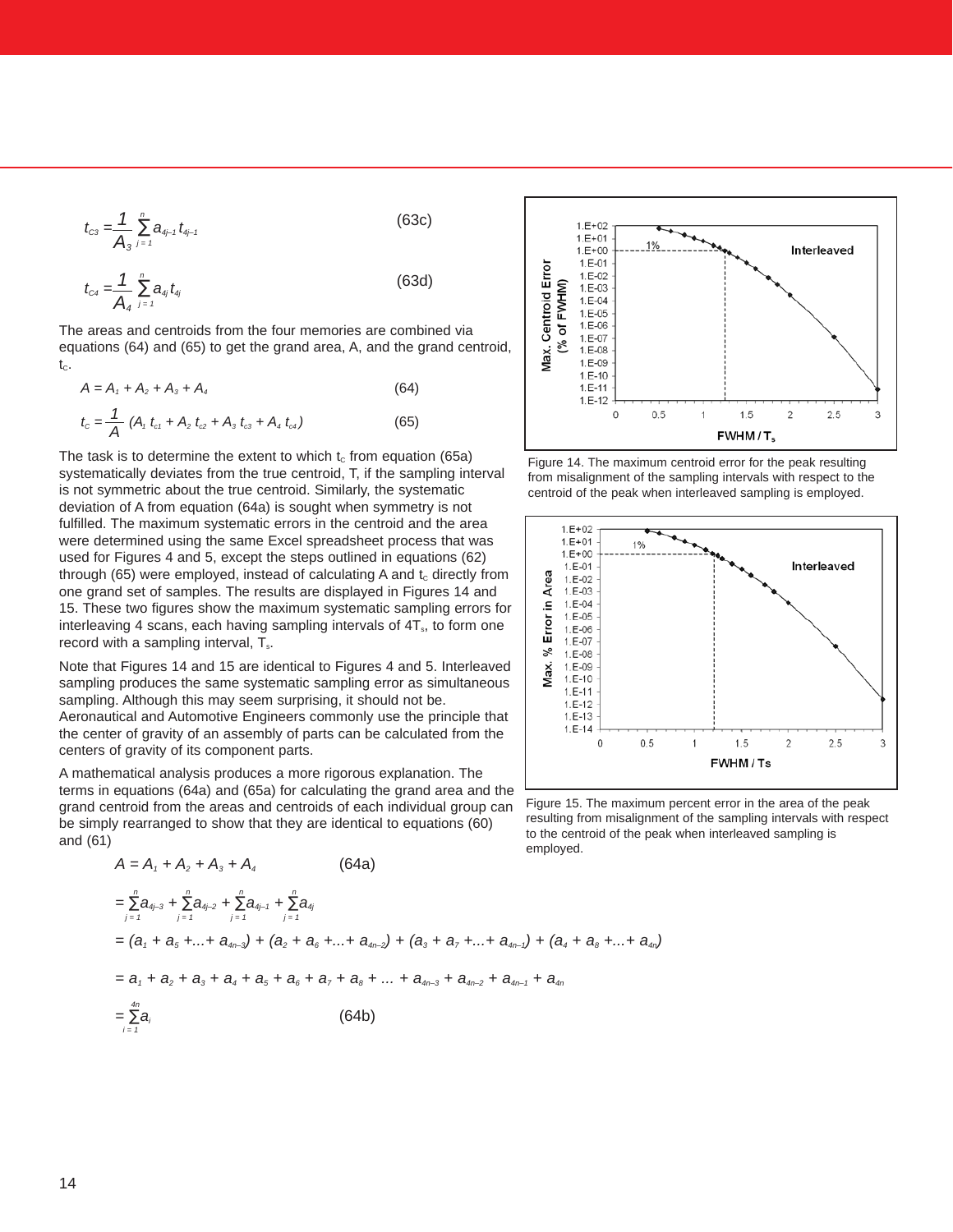$$
t_c = \frac{1}{A} (A_t t_{ci} + A_2 t_{c2} + A_3 t_{c3} + A_4 t_{c4})
$$
 (65a)  

$$
= \frac{1}{A} (\frac{A_t}{A_t} \sum a_{4i-3} t_{4i-3} + \frac{A_2}{A_2} \sum a_{4i-2} t_{4i-2} + \frac{A_3}{A_3} \sum a_{4i-1} t_{4i-1} + \frac{A_4}{A_4} \sum a_{4i} t_{4i})
$$

$$
= \frac{1}{A} \sum_{i=1}^{4n} a_i t_i
$$
 (65b)

Note that the last lines of equations (64b) and (65b) are identical to equations (60) and (61), respectively. Therefore, the sampled centroid calculated from equation (65) will produce exactly the same value as the sampled centroid calculated from equation (61). Consequently, the deviation from the true centroid, T, will be the exactly the same for both cases. It doesn't matter whether the samples are acquired as one continuous set of 4n samples, or as four separate sets of n samples on four separate scans. The results are identical either way. The same conclusions can be drawn concerning the systematic sampling error for the area.

**CONCLUSION:** For calculation of the centroid and area of the peak it doesn't matter whether the samples are treated simultaneously or as separate, interleaved groups. The results are identical, and consequently, the systematic sampling errors are identical.

#### **Method II**

Because Method II also acquires the interleaved samples from the four ADCs in four separate memories, equations (64) and (65) apply equally well to Method II. Consequently, the results for the systematic sampling error with the 4 ADCs in Method II are trivially identical to Method I. The same Figures 4, 5, 14, and 15 apply.

**CONCLUSION:** Methods I and II deliver identical results for the systematic sampling error. The only exception is the additional noise contributed by the mismatch of dc offsets, gains and bit boundaries among the 4 ADCs used in Method II.

#### **The Important Conclusions**

The extensive analysis in this application note leads to the following significant conclusions:

1) The dominant error in determining the centroid and area of a peak is the random error from ion and gain statistics. This error is inversely proportional to the square root of the number of ions detected in the peak. The best way to reduce this error is to drastically increase the ion collection rates and the number of ions that are counted. This improves mass accuracy, isotope ratio accuracy, and detection limits. Increasing the number of electrons injected into the detector by each ion is beneficial, but of minor impact.

2) The drastically higher ion rates needed for better mass accuracy requires the use of a high-speed digital signal averager to process many ions in the peak from each acceleration pulse. A time-to-digital converter cannot process such high ion rates because of its requirement to detect no more than a single ion in the peak from each acceleration pulse. See ORTEC Application Notes AN57, AN58, and AN59 for further explanations<sup>1, 4, 10</sup>.

3) The systematic error resulting from the size of the sampling interval can be readily managed so that it is negligible compared to the random error from ion and gain statistics.

4) Using a single, 500-MS/s ADC with programmed trigger-delay offsets to achieve 2-GS/s sampling (Method I) delivers the same precision and mass accuracy as using four, interlaced, 500-MS/s ADCs (Method II). However Method II is a factor of 3 to 4 more costly, and suffers extra noise because of mismatches in the dc offsets, gains and bit boundaries among the four ADCs. The ORTEC FASTFLIGHT Digital Signal Averager<sup>9</sup> uses Method I.